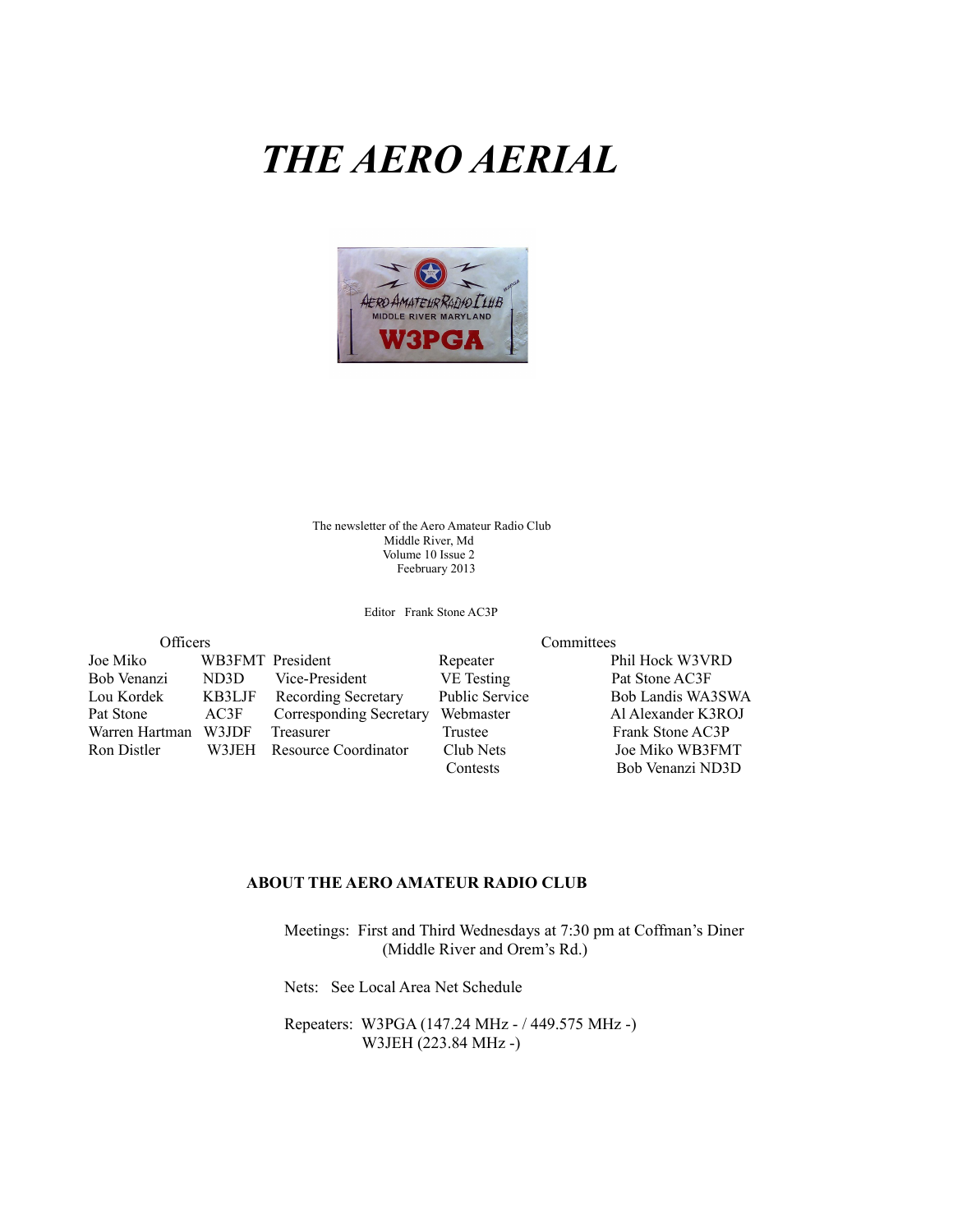### **LOCAL AREA NETS**

| Day                 | Time              |         | <b>Frequency (MHz) NET NAME</b>  |
|---------------------|-------------------|---------|----------------------------------|
| Daily               | $9 - 10$ am       | 147.33  | <b>ORIOLE</b> Net                |
| Daily               | 6 pm              | 3.820   | Maryland Emergency Phone Net     |
| Daily               | $6:30 - 7$ pm     | 146.670 | <b>Baltimore Traffic Net</b>     |
| Daily               | 7 pm and 10 pm    | 3.643   | Maryland/DC/Delaware Traffic Net |
| $2nd$ Tues          | $7:30 \text{ pm}$ | 146.670 | Baltimore County RACES Net       |
| $2nd$ Wed.          | 8 pm              | 28.445  | <b>AERO ARC Net</b>              |
| 4 <sup>th</sup> Wed | 8 pm              | 147.240 | <b>AERO ARC Net</b>              |
| $5th$ Wed.          | 8 pm              | 449.575 | <b>AERO ARC Net</b>              |

### **Station Activities**

**W3VRD** is building a software defined receiver kit. **KB3PGN** is back at the Annapolis Asylum. **AC3F & AC3P** were heard on 40 meters during Straight Key Night.

## **Condolences**

The Aerial and The Aero ARC extend our sincere condolences to Warren Hartman W3JDF on the passing of his daughter, Cheryl on December 28<sup>th</sup>. A private service was held at Brudzinki's Funeral Home in Essex on January  $4^{\text{th}}$ .

## **Mt. Essex Offline**

The 8 inch telescope is temoprarily out of service while undergoing maintenance at The Sky Plus facility in Mount Airy, Md. Frank, AC3P, hopes to have it back in service for the arrival of Comet PANSTARRS in March.

## **For Sale**

Cushcraft R8 40-6 meters. New in unopened box. I paid \$529 from HRO Selling for \$429.00 cash only local pickup. Save \$100.00 Conact Ed, W3PG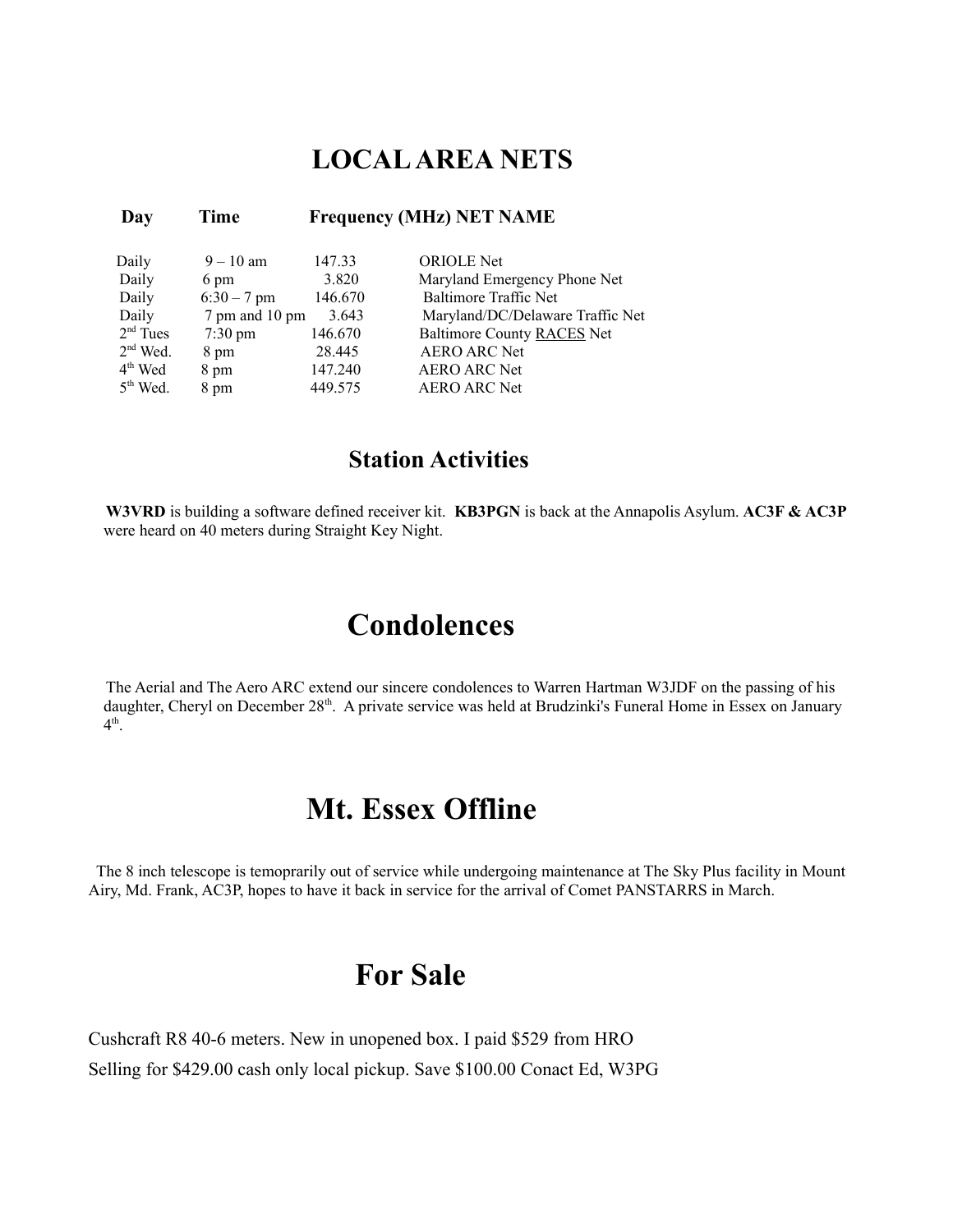## **From T-MARC**

#### **Happy New Year to everyone.**

Last month, UHF repeater owners were sent an email to a survey. The deadline for response to that survey is January 10, 2013. Below is the December 2012 coordination activity report.

#### Dec. 2012

#### **Applications in Process:**

N3CDY Sent Notice of Proposed Coordination for UHF pair at Towson, Md. Sent Construction Coordination for 449.0750.

KQ4D Sent Final Coordination for 443.3500 in New Market, Va.

Sussex ARA Received Application for Coordination for VHF pair in Bethany Beach, Delaware. Sent Notice of Proposed Coordination to neighboring coordination groups.

Massanutten Amateur Radio Assoc Received Application for Coordination for 145.1300 near Harrisonburg, Va. Sent Notice of Proposed Coordination to neighboring coordination groups.

Calvert ARC Received confirmation of UHF link construction. Sent Final Coordinations for Lexington Park and LaPlata.

Alexander Graham Bell Pioneer Repeater Assoc. Sent Final Coordinations for 147.3600, 444.1625, and 1283.1000

#### **On Air Status Requests sent to:**

| 53.1300  | W4HFH              | Alexandria, Va.       |
|----------|--------------------|-----------------------|
| 53.9900  | K3MAD              | Frederick, Md.        |
| 146.8500 | W3BPT              | Blossom Point, Md.    |
| UHF Link | W3VPR              | Curtis Bay, Md.       |
| 442.2500 | W4VA               | Warrenton, Va.        |
| 443.0000 | N <sub>2</sub> LEE | Herndon, Va.          |
| 443.2000 | K7SOB              | Romney, W.V.          |
| 444.5500 | K4AF               | Arlington, Va.        |
| 444.6000 | W4HFH              | Alexandria, Va.       |
| 444.7500 | K7SOB              | Berkeley Springs, WV. |
| 447.0250 | NV4FM              | Tysons Corner, Va.    |
| 447.5750 | <b>KB3KOU</b>      | Hyattsville, Md.      |
| 448.4750 | KG4SCP             | King George, Va.      |
| 448.8250 | KQ4CI              | Ashburn, Va.          |
| 449.3250 | W8HNT              | Arlington, Va.        |

#### **Coordinations Withdrawn / Cancelled:**

| 53.9900  | K3MAD | Frederick. Md.    |
|----------|-------|-------------------|
| 145.1300 | N4YFT | Harrisonburg, Va. |
| 147.3150 | N4YET | Harrisonburg, Va. |
| 224.8200 | N4YET | Harrisonburg, Va. |

T-MARC

The Mid-Atlantic R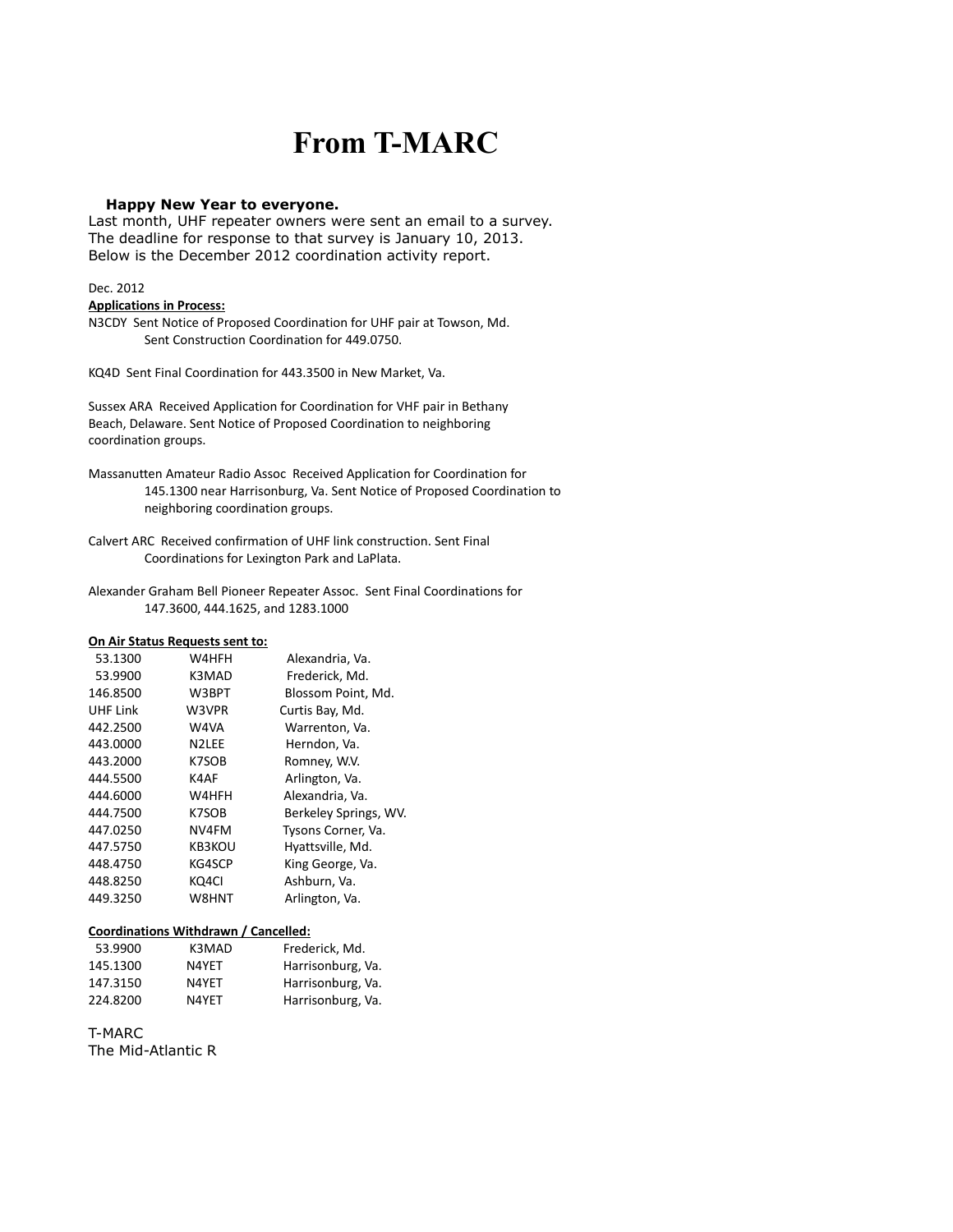## **How Do You Choose an Antenna Analyzer?**

By Dan Romanchik, KB6NU

A reader recently e-mailed me:

"In the past you told me you started with the Autek RF-1, and later moved to the Palstar ZM-30. I am finally getting around to thinking about purchasing an antenna analyzer, but I am stumped by the choices. In order of increasing purchase price this is what I've turned up:

- \* Autek RF-1 \$139.95
- \* Autek RF-5 \$229.95
- \* Rig Expert AA-54 \$340.00
- \* Palstar ZM-30 \$399.99
- \* W4RT Electronics MiniVNA \$399.99
- \* Rig Expert AA-230PRO \$690.00
- \* Timewave Technology TZ-900S \$899.99

"How does one decide? Where does one go to find out the differences? Other than asking a fellow ham, how does one find out which one is the best antenna analyzer without paying an arm and a leg (unless the feature(s) so purchased are deemed worth the cost)?

"Thanks! 73"

When I replied, I noted that he had actually missed several other good choices:

- \* Autek VA1 \$199.
- \* MFJ 259B \$240.
- \* YouKits FG-01 \$250.
- \* Comet CAA500 \$450.

The Autek VA1 is actually the antenna analyzer that I first purchased. The MFJ 259B is arguably the most popular antenna analyzer on the market. MFJ has several other models with different feature sets. The YouKits FG-01 is a very cute, little analyzer with a small graphical display. It is made in China and sold in the U.S. by TenTec.

So, how do you choose just one from this list? Well, I think the first thing that you have to ask yourself is how you're going to use the analyzer. If all you're going to do is to check the SWR of your HF dipoles, then buy the Autek RF-1. It's the least expensive unit, is reasonably accurate, and is small and lightweight, making it easy to use outside where your antennas are located.

If you want to do some more serious frequency analysis, then you should be looking at the W4RT miniVNA or, if you have more cash, the Timewave TZ-900s. These instruments can help you do a lot more in-depth analysis of your antenna system. The software for the miniVNA, for example, will easily plot the SWR of a multi-band vertical antenna from 3 to 33 MHz.

Some antenna analyzers do more than just SWR. For example, what sold me first on the Autek VA1 and then on the Palstar was that they also measured reactance. So, you can use the antenna analyzer as an LC meter as well. Palstar also says that you can use the ZM-3 as a low-level signal source. While I have used my Palstar to measure inductance and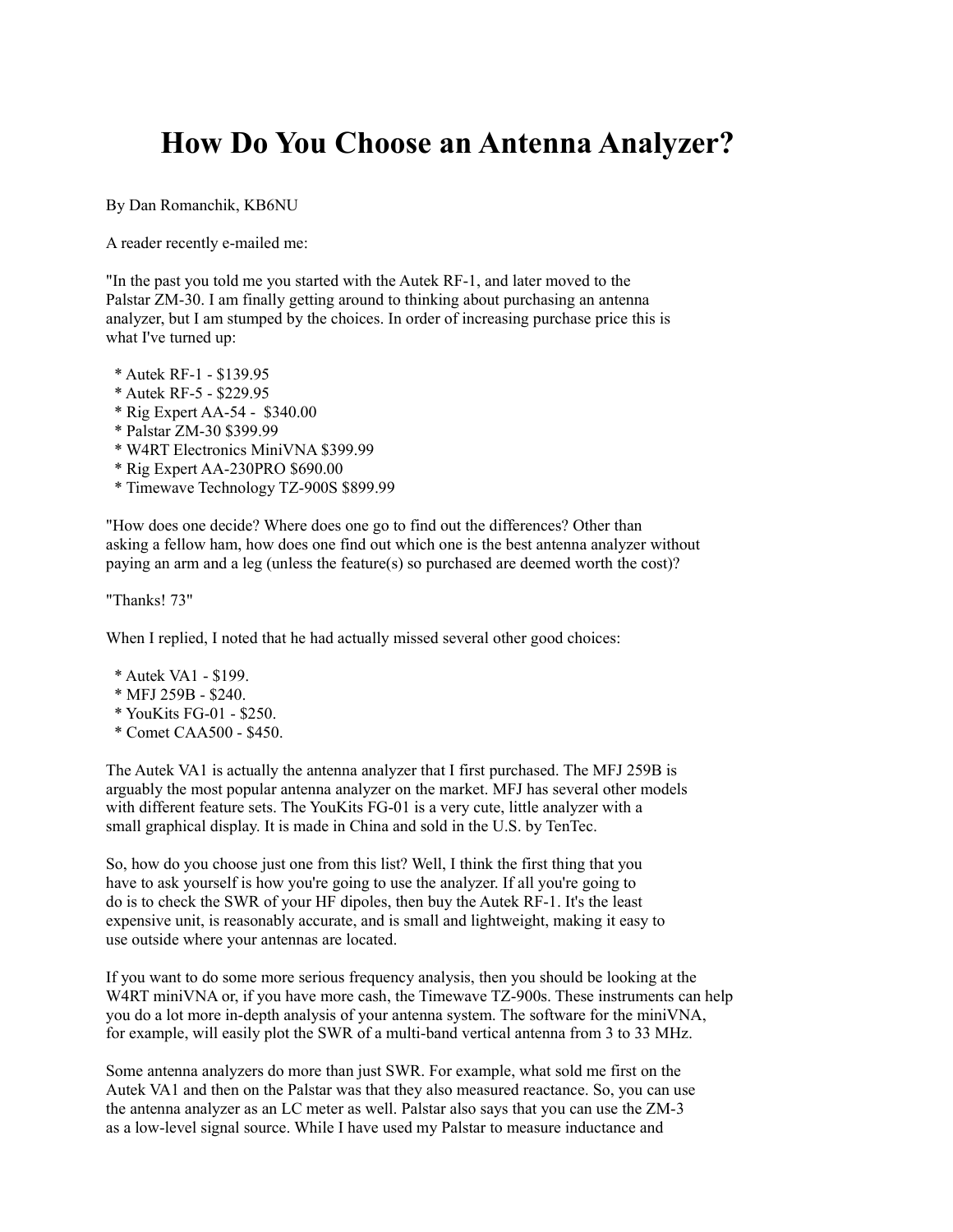capacitance, I have yet to use it as a signal source.

Next, you need to consider what bands you'll be using it on. Many antenna analyzers only cover the HF bands. That's a bummer if you like operating 6m, or like to experiment with VHF/UHF antennas. A friend of mine bought the Palstar antenna analyzer after talking to the company at Dayton. At the time, they said that they were planning to come out with a model that covered 6m, as well as the HF bands.

Unfortunately, they never did come out with a 6m version, and he was sorely disappointed. He ended up buying a miniVNA instead. The miniVNA can be used up to 170 MHz right out of the box, and up to 1.5 GHz with an optional extender.

Asking your fellow hams about the antenna analyzers they have is actually a good way to figure out what's best for you. If you ask nicely, they might even let you borrow their analyzers or come over and show you how it works on your antennas.

Reading the reviews on eHam is also a good way to gather information before making a purchase like this. You certainly have to take the reviews there with a grain of salt, but if several reviewers mention a particularly good or particularly bad feature of a product, then it's certainly something worth taking a hard look at.

If you're new to the hobby, starting out small and working your way up might be a good strategy. You could buy one of the less expensive models and get used to how they work, then sell it and make the leap to a more sophisticated unit. The way things are going, you should be able to sell your first antenna analyzer for at least 80% of what you paid for it.

The March 2012 QST contains an in-depth review of four analyzers (available online to ARRL members), including the Comet CAA-500, MFJ-266, RigExpert AA-54, and the Youkits FG-01. Each analyzer reviewed had various plusses and minuses. Even if the unit you are considering was not reviewed, the article provides a guide to the kinds of questions you should be asking as you go through the selection process.

When he's not analyzing antennas, Dan, KB6NU blogs about amateur radio at KB6NU.Com, writes and publishes the "No-Nonsense" series of amateur radio license study guides, and just has fun with amateur radio. You can reach him by e-mail at cwgeek@kb6nu.c om, @kb6nu on Twitter, or on 40m CW many evenings.

============================================================================

*Ed Note: Dan sends out montlhy articles for club newsletters to use free of charge.*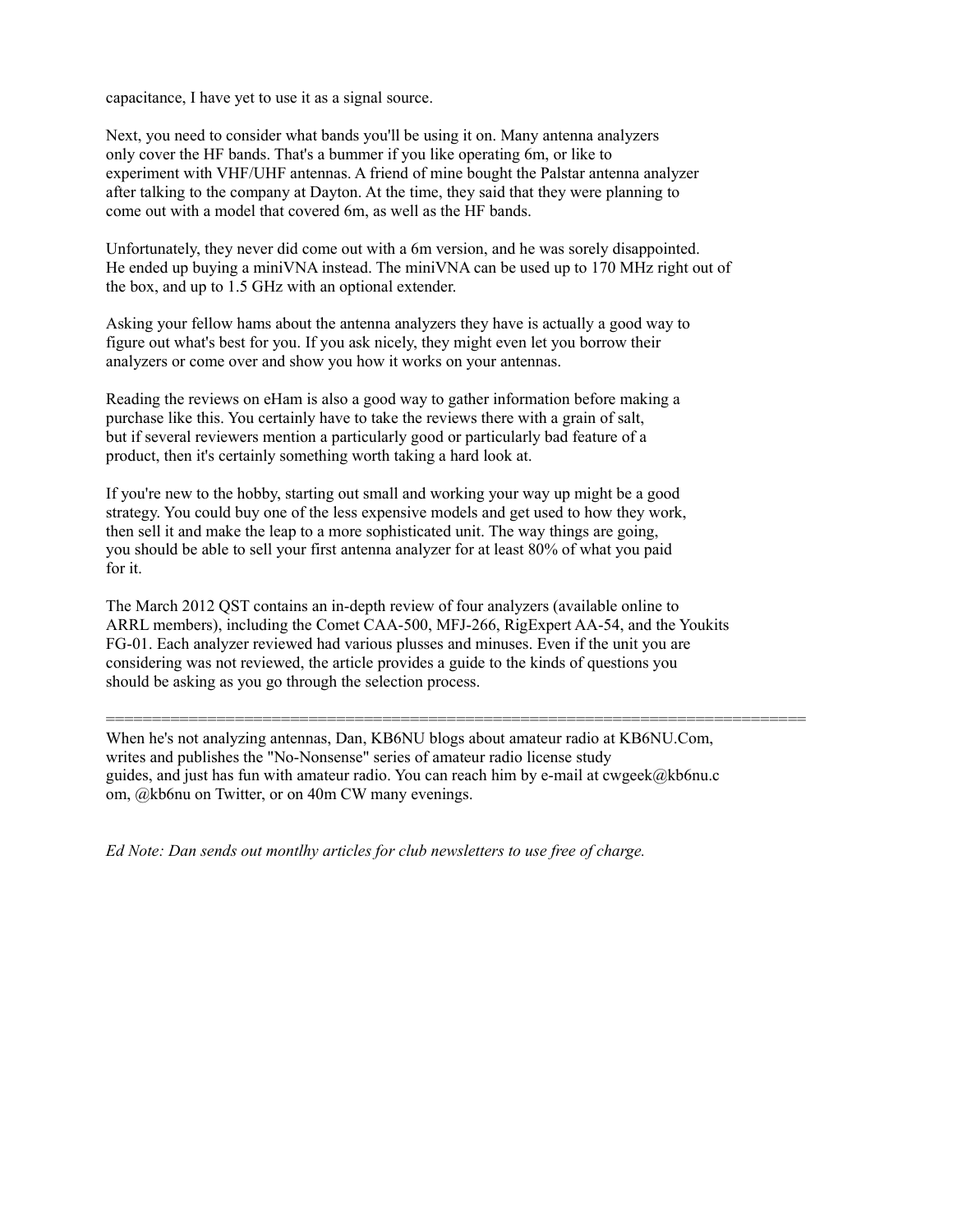

SKY Events for February 2013

*Feb. 3rd -* Last Quarter Moon

Feb. 3rd- Saturn is 3.5º N of the Moon at 04:55 EST.

Feb.  $8<sup>th</sup>$  – Mars is 0.4 $\degree$  lower left of Mercury at 11:00 EST

*Feb. 10th - New Moon*

*Feb. 16th – Mercury is 18º east of the Sun.*

*Feb. 17th -* First Quarter Moon

Feb.  $18<sup>th</sup>$  – Jupiter is  $0.9<sup>°</sup>$  N of the Moon at  $06:31$ EST

*Feb. 25th -* Full Moon "Crow Moon" for the Shawnee American Indian tribe and the "Snow Moon " Traditional Full Moon Names.

### **Planet Lookout at mid-Month**

### **Sunrise 06:57 EST and Sunset 17:43 EST**

**Mercury** in the **West at dusk**, magnitude-0.6; 6.9 arc seconds

**Venus** in the **East at dawn,** magnitude -3.9 and 10.0 arc seconds.

**Mars** Low in the **West after dark**, magnitude +1.2 and 4.0 arc seconds wide.

**Jupiter** In the **South-East** at **sunset** magnitude -2.4 size 40.8 arc seconds.

**Saturn** Between Virgo and Libra morning sky. Rises before 24:00 EST. Magnitude +0.5 size 17.6 arc seconds.

**Uranus** In the **West** at sunset, sets by 20:45EST. Magnitude +5.9 size 3.4 arc seconds.

**Neptune** Also in the West sets by 18:00EST. Magnitude +8.0 size 2.4 arc seconds.

### **Can You Say Kohoutek?**

This was the infamous comet C/1973 XII (Dec '73) that was to be the brightest comet since Halley's C/P1 of 1910. It didn't quite make it. After looping around the Sun it magnitude ranges from  $+3$  to  $+8$  between January and March 1974. This was one of the most studied of its time thanks to NASA's Skylab. But what are comets?

Comets are like a dirty snowball, consisting if rocks, soil and ice. A Comet has 3 parts, the head (nucleus), the coma (atmosphere), tail (dust cloud). The word **comet** cames from [Latin](http://en.wikipedia.org/wiki/Latin) *cometes*. From the [Greek](http://en.wikipedia.org/wiki/Greek_Language) word *komē*, meaning "hair of the head," [Aristotle](http://en.wikipedia.org/wiki/Aristotle) first used the derivation *komētēs* to depict comets as "stars with hair."

**Two** newly discovered Comets are expected to grace the night skies in 2013, one in March the other in November. See Sky & Telescope Magazine January '13 issue for additional info.

Comet C/2011 L4 (Comet PANSTARRS) is expected tp reach magnitude -2 when it reaches perihelion about **March 10, 2013**. It will be visible low in the western sky after sunset.

Comet C/2012 S1 aka( Comet ISON) reaches perihelion (closest approach to the Sun) around **November 28, 2013**, it is expected to be brighter than the planet Venus which is -4., this is just a guess at this time. This comet will be well placed for Northern hemisphere observers. The best time to see this comet will be the first 2 weeks of December weeks of (1-13). Look towards the East-Southeast ½ hour before sunrise. See Astronomy Magazine January '13 issue for additional info.

What do you need to see the comets? A clear Western or Eastern Horizon, clear weather, a pair of binoculars, a telescope using low power and wide field. You can take pictures using digital camera's using a time (bulb) exposure 30 seconds to several minutes, to show the nucleus (head) and the coma, and tail.

A word of caution when the reach perihelion they are going to make a loop around the SUN. Extreme caution should be used during this time to protect you eyes and equipment. Equipment can be repaired or replaced, your eyes can't.

Go Comet hunting!